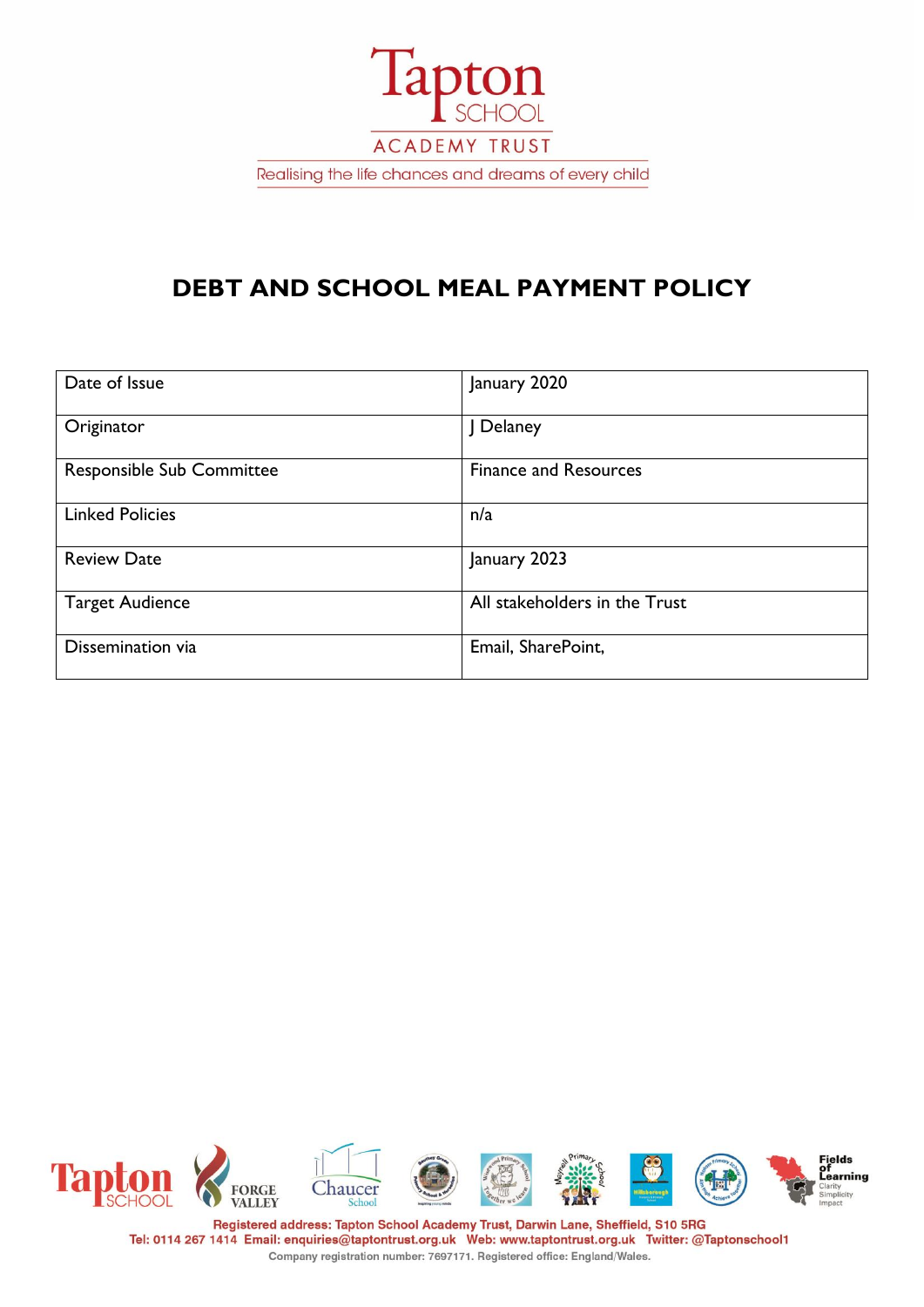# **Contents**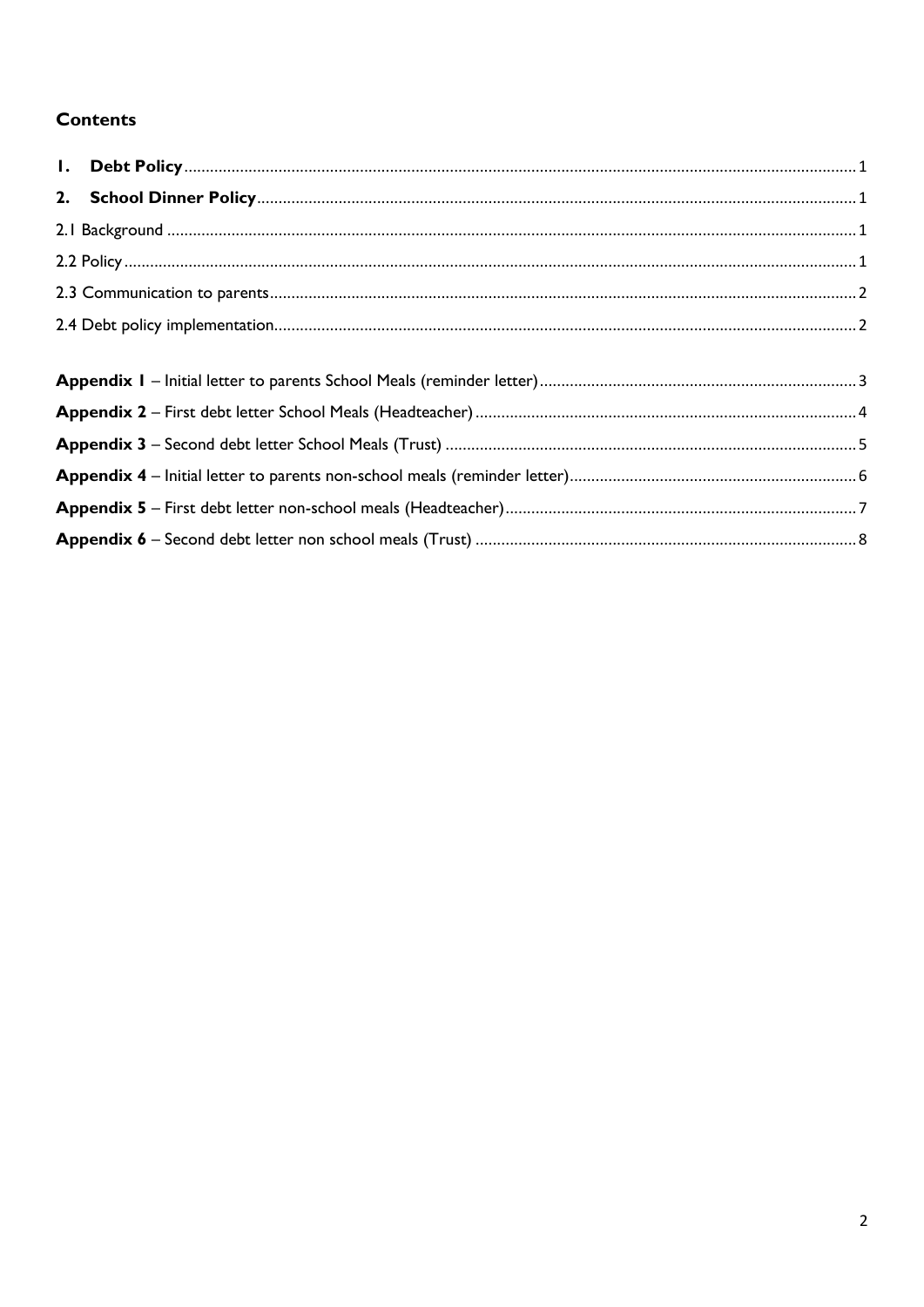## <span id="page-2-0"></span>**1. Debt Policy**

All invoices should be paid by the due date.

Finance teams should review the level of debt on a monthly basis and chase any outstanding amounts due.

Where payment is not received on a timely basis from phone call chasing then the letters in the appendices should be used to escalate the chasing of the debt to ensure payment

The Standing Financial Instructions policy sets out the rules for any debt write off which must be approved by the CFO. This is only used in exceptional circumstances after all other avenues for payment have been used.

# <span id="page-2-1"></span>**2. School Dinner Policy**

### <span id="page-2-2"></span>**2.1 Background**

This policy has been written to help our school adopt a consistent approach to debt incurred by parents whose children take school dinners. It provides clarity and consistency in managing the debt and will also help parents clearly understand what is expected of them.

School meals service is no different than any other business and the meals must be paid for by someone. Parents should be able to relate to the situation that they cannot take their child to a restaurant and expect them to be given food without paying. Yet a minority of parents in the school expect us to provide food for their children without paying for it.

### <span id="page-2-3"></span>**2.2 Policy**

All school meals must be paid for in advance – either by the parents/carers or via the **Free School Meals (FSM**) system (for parents who cannot afford school meals), there should be no excuses.

Unpaid debts due to the school / Trust will be chased. The debt will remain payable after the student has left the school. We will consider our relationships with families in the way we do this but there is a zero tolerance to unpaid debts.

Secondary pupils will be refused a meal if they have not paid. There may occasionally be the decision about whether a child is refused a meal in school if they have not paid. This decision will be made by either the Headteacher or Business manager of the school – i.e. for discretion to allow up  $£4$  for exceptional cases.

As a child may move in and out of FSM it is at the Headteachers discretion to chase the debt if they feel the reason for this debt is due to awaiting FSM.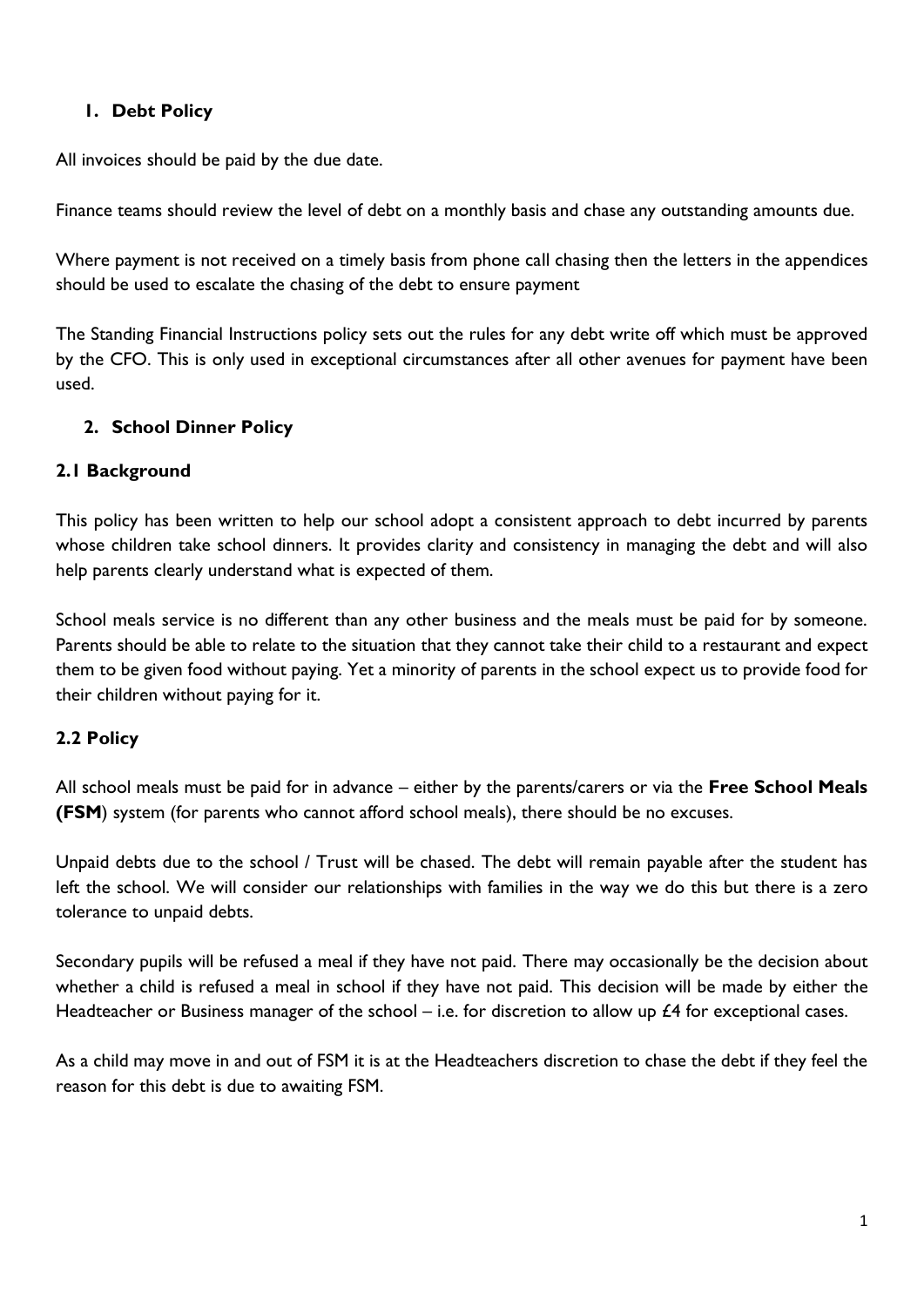### <span id="page-3-0"></span>**2**.**3 Communication to parents**

Parents will be made aware of this policy via methods such as school's newsletter, school brochure and website at least annually. All parents will be provided with a copy of the policy when their child joins the school.

No child should be sent to school with no money in their account and expect to be given a meal.

The letter to parents is attached as Appendix 1 with the key message that no child should be sent to school without money in their account and expect to be given a meal (except for those with FSM).

#### <span id="page-3-1"></span>**2.4 Debt policy implementation**

| Level                   | <b>Indicator</b>                                                                   | <b>Action</b>                                                        |
|-------------------------|------------------------------------------------------------------------------------|----------------------------------------------------------------------|
|                         | A child's account goes into debt – first instance                                  | Send reminder letter - Appendix                                      |
|                         | Check I: is this an FSM child, are dates correct?                                  |                                                                      |
|                         | Check 2: are there uncredited payments?                                            |                                                                      |
|                         | Check 3: does parent normally pay on time, is this just a<br>one off?              |                                                                      |
| 2                       | A child in debt – more than one instance                                           | Phone the parent to ask them to                                      |
|                         | Check 1: is this an FSM child (or moving in and out of<br>FSM), are dates correct? | pay or make alternate<br>arrangements for food for the               |
|                         | Check 2: are there uncredited payments?                                            | student before lunchtime.                                            |
|                         | Check 3: does parent normally pay on time, is this just a                          | If funds not received - primary                                      |
|                         | one off?                                                                           | school = $provide$ a meal,                                           |
|                         |                                                                                    | secondary school = up to $£4$ meal<br>provided at school discretion. |
| 3                       | The parent does not comply with level I or 2                                       | Head teacher issue debt letter -                                     |
|                         | Check I: is this an FSM child, are dates correct?                                  | Appendix 2                                                           |
|                         | Check 2: are there uncredited payments?                                            |                                                                      |
|                         | Check 3 : has this parent made contact?                                            |                                                                      |
| $\overline{\mathbf{4}}$ | No payment or action following debt letter                                         | Trust to issue debt letter and                                       |
|                         |                                                                                    | advise that if unpaid legal action                                   |
|                         |                                                                                    | may follow. Appendix 3                                               |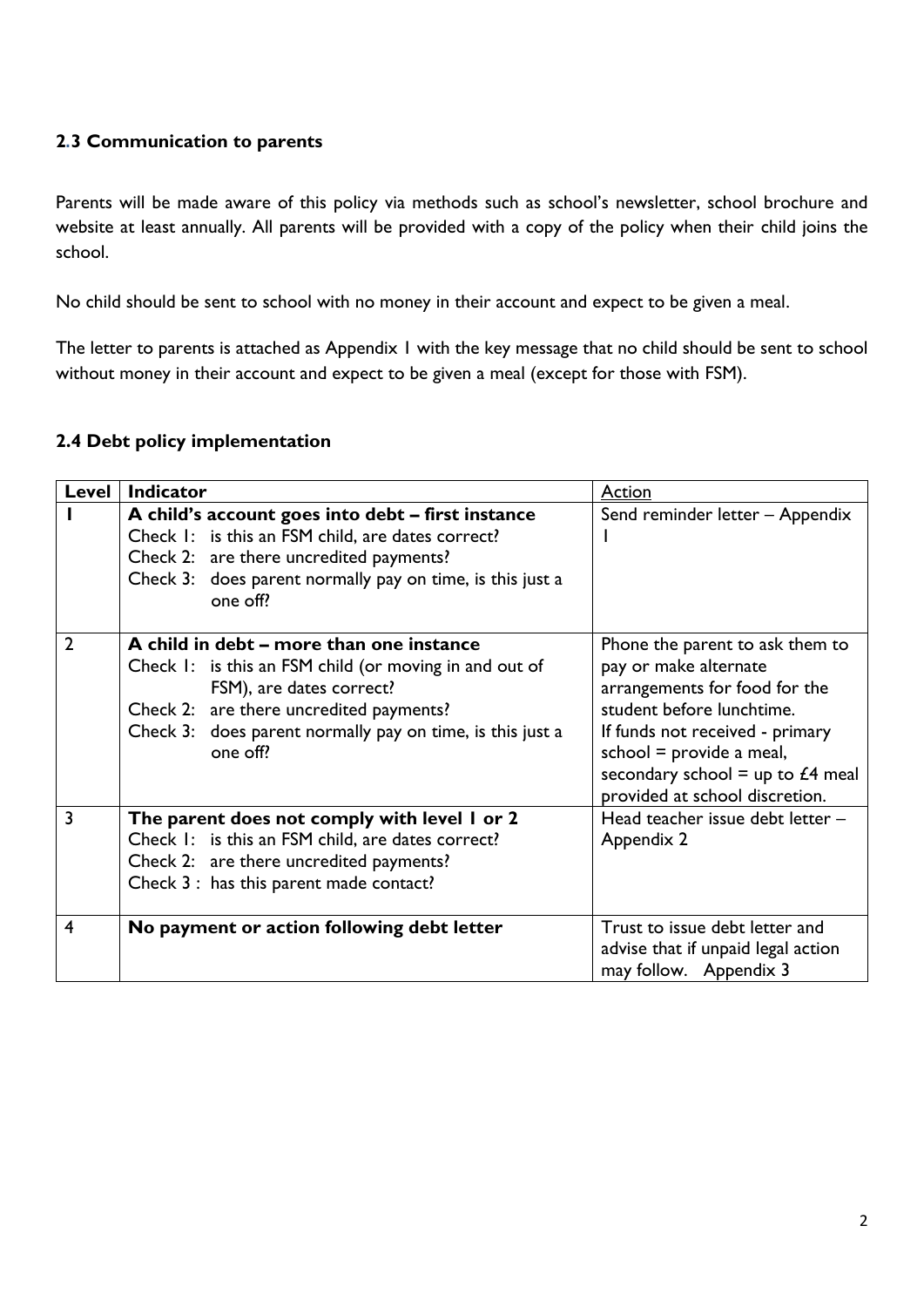# <span id="page-4-0"></span>**Appendix 1 – Initial letter to parents School Meals (reminder letter)**

Dear Parents / Carers

#### **School Meals Policy**

Please ensure that your child has money in their account or are able to pay for a school meal or brings a pack lunch to school to ensure they have a healthy meal during the day.

We have a NO DEBT policy relating to the school meals and they must be paid for in advance.

If you believe that you may qualify for entitlement to Free School Meals please contact the office for more details. This allowance is a statutory right and it is important that you use it if you qualify. We will help you all we can with your application.

If debts are incurred, or payments are made late this wastes school resources which means less time and money spent on the children's education. I am sure everybody will agree that this is unacceptable and we hope that all parents give this policy their full support. As we all know nobody expects their child to be given food from shops or restaurants without paying; the same applies at school.

School lunches must be paid for in advance using any of the methods of payment outlined below:

- Through our online system
- Send cash or cheque in a marked envelope.

If a parent genuinely forgets to pay in advance, the school may grant a debt allowance of one meal. However, this debt must be paid next day and future meals must be paid in advanced before any meal is provided.

If the debt is not cleared, parents must provide a packed lunch until it is paid. In a case when a debt payment is not received nor a packed lunch provided, the office will phone the parent to ask them to come to school with the money or provide sandwiches before lunch time.

If payment of the debt is not received by the next day, the Headteacher will write formally to the parent to recover the debt and instigate our debt recovery policy which may ultimately lead to legal proceedings against parents to recover the debt. Social services may also be informed due to the lack of responsibility of care by not providing food for their children at lunchtime.

We hope that by implementing this debt policy we are able to help parents manage school dinner money better and at the same time ensure that all the money that is for children's learning is available.

If you have any concerns please don't hesitate in contacting me.

Yours sincerely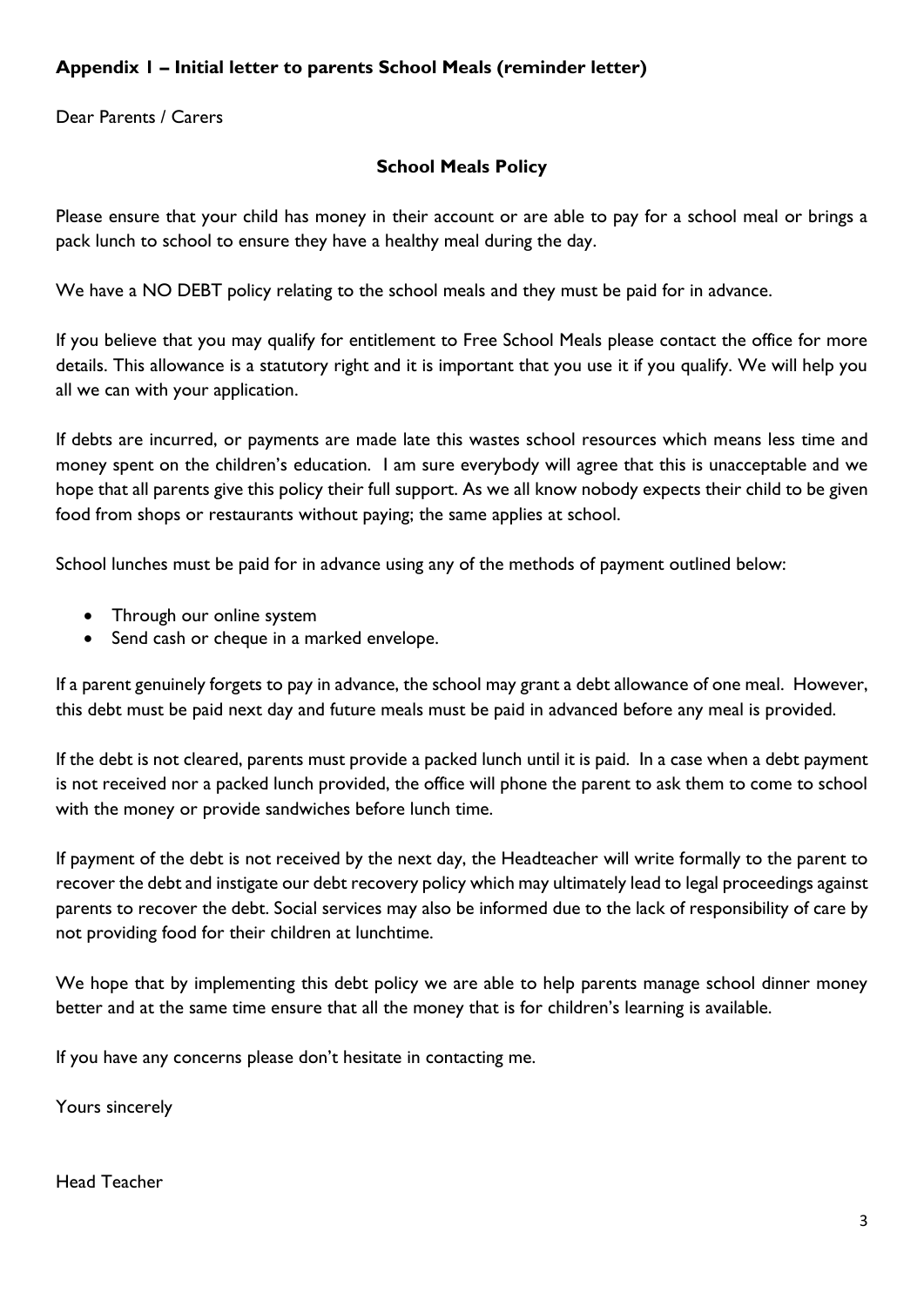## <span id="page-5-0"></span> **Appendix 2 – First debt letter School Meals (Headteacher)**

Parent or carer of (Pupil Name) (Address Line 1) (Address Line 2) (Address Line 3) (Post Code)

Date: XX/XX/XX

Dear xxx

### **School Meals provided to (Pupil Name)**

Our records show that your outstanding dinner money debt at xx/xx/xx is  $f$ **xx.** 

Please make arrangements for the outstanding dinner money debt to be paid immediately. Once you have cleared the current debt I should be grateful if you could ensure that you keep your account in credit to ensure your child receives a school meal. The current cost of a school meal is £x per day or £x per week.

Since non-payment for school meals affects the quality of service we offer to the children, we need to ensure that all payments are up-to-date and I am afraid that if the debt is not cleared by the end of this week it will not be possible to provide your child with a school meal. You will need to make your own arrangements for your child's lunch.

If you think you may qualify for Free School Meals, please contact the school office for further information. **Remember that Free School Meals are a statutory right and it is important that you use it if you qualify, your child will then receive a school meal each day.** Additional information and an application form can be found on the school website, or in the school office if you do not have an internet connection. The school staff will happily support you in completing an application for Free School Meals.

If you have any queries regarding these arrears or wish to discuss the matter further please do not hesitate to contact the school office.

Yours sincerely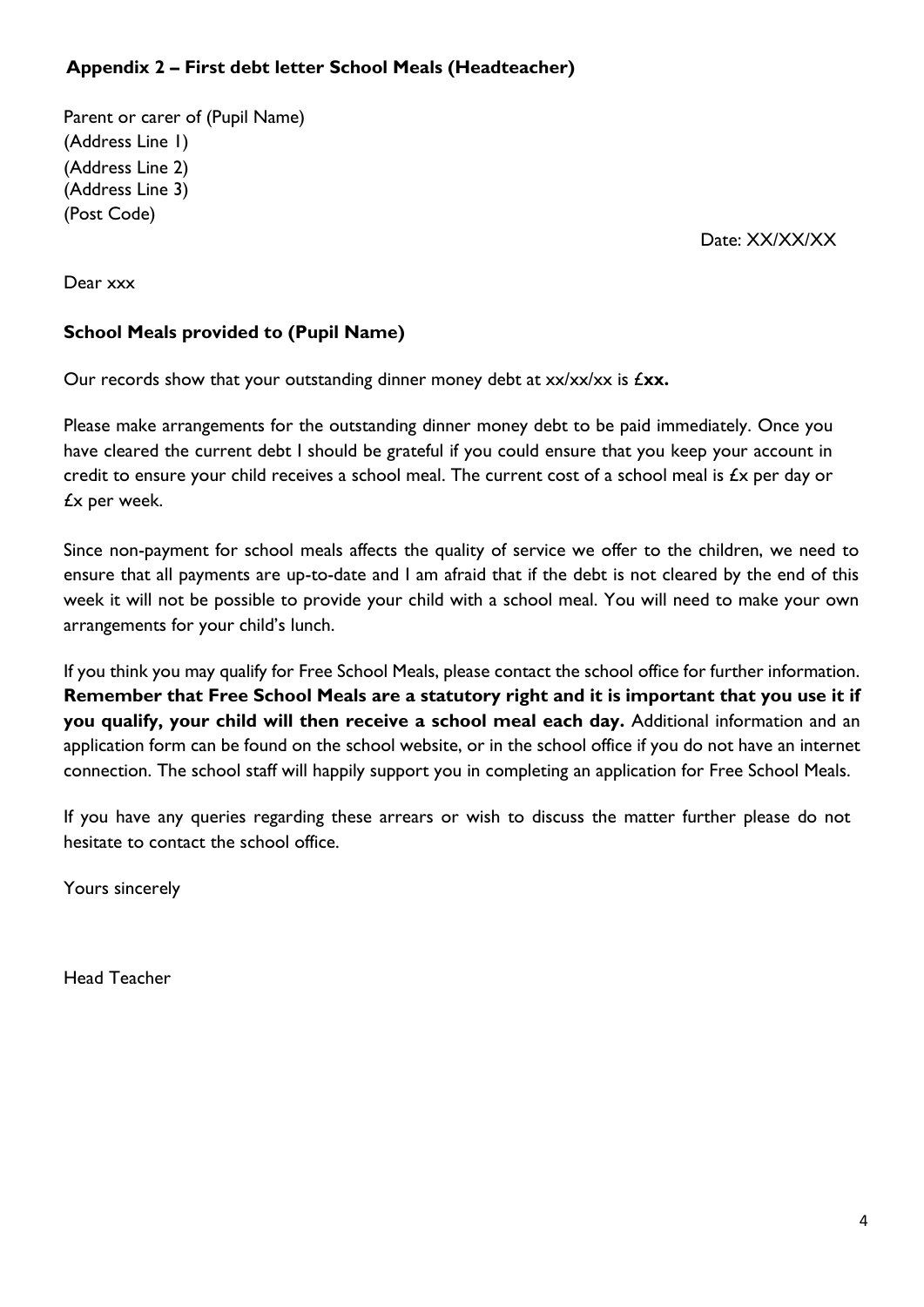# <span id="page-6-0"></span>**Appendix 3 – Second debt letter School Meals (Trust)**

Parent or carer of (Pupil Name) (Address Line 1) (Address Line 2) (Address Line 3) (Post Code)

Date: XX/XX/XX

Dear xxx

#### **School Meals provided to (Pupil Name)**

I am writing regarding the current level of outstanding school meal debt that is showing on your account. Despite previous correspondences and messages, the debt for your child is still outstanding and is seriously overdue.

The amount due is  $f$  $x$ .

Please make arrangements to clear this debt immediately and take steps to ensure your account is kept in credit in the future. If you wish to discuss a payment plan with us please contact the school office.

If you think you may qualify for Free School Meals, please contact the school office for further information. **Remember that Free School Meals are a statutory right and it is important that you use it if you qualify, your child will then receive a school meal each day.** Additional information and an application form can be found on the school website or in the school office if you do not have an internet connection. The school staff will happily support you in completing an application for Free School Meals.

If the debt is not cleared within a week or we have not heard from you to arrange payment the school reserves the right to begin legal proceedings to recover the debt and to inform the Social Services that your child is not being provided with a suitable meal at lunch time. Where legal action is commenced you will be liable for our legal costs and interest.

If you have any queries regarding these arrears, please contact the school office immediately so that this matter can be resolved.

Yours sincerely

Chief Operations and Finance Officer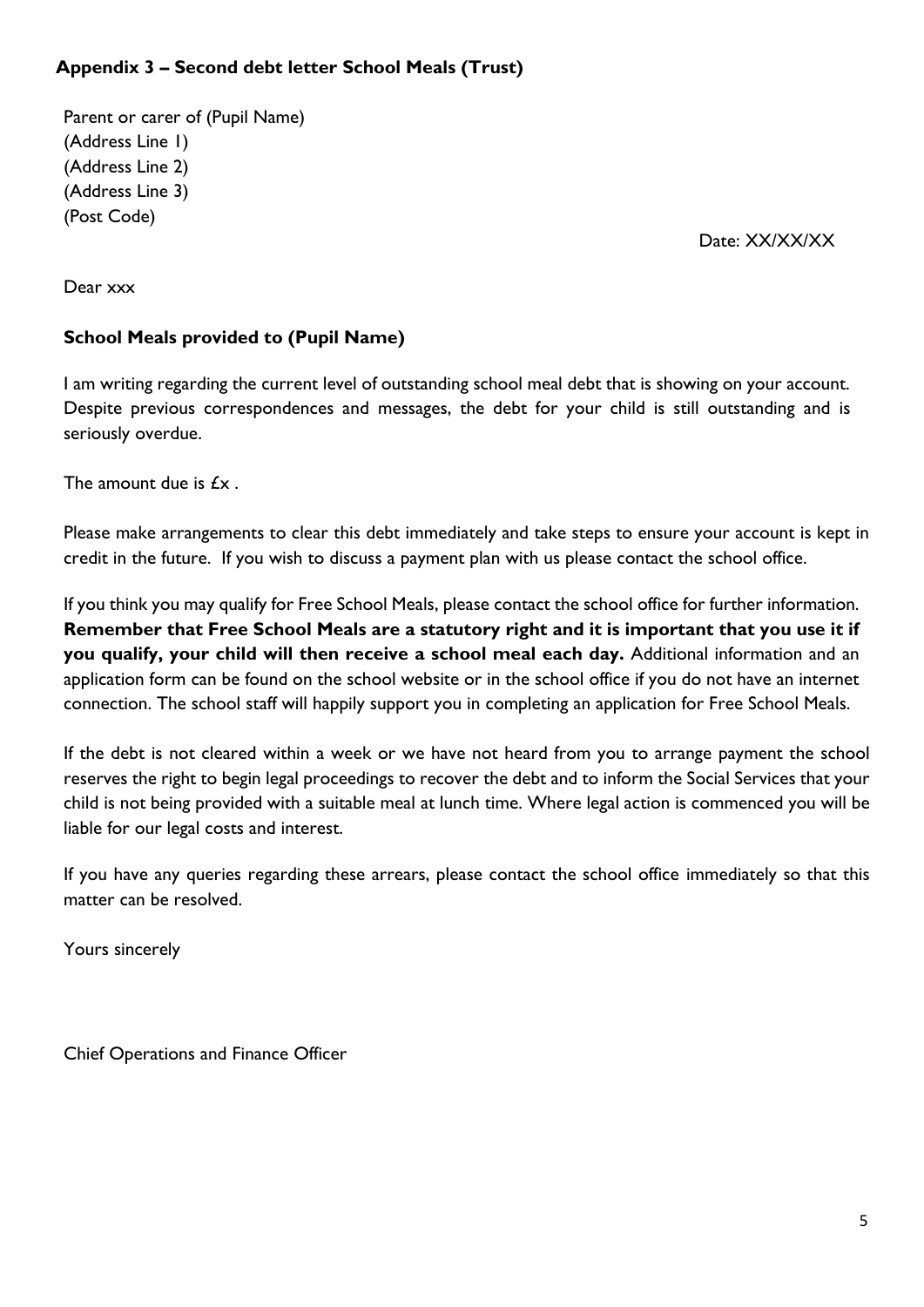## <span id="page-7-0"></span>**Appendix 4 – Initial letter to parents non-school meals (reminder letter)**

Dear xxx / Parents / Carers

#### **Debt Policy**

We have a NO DEBT policy and amounts must be paid by the due date or paid for in advance.

[If you believe that you may qualify for any entitlement to a reduction then please contact the office for more details. *This may be applicable for parents*]. We will assess whether there is any support available for you.

If debts are incurred, or payments are made late this wastes school resources which means less time and money spent on the children's education. I am sure everybody will agree that this is unacceptable and we hope that you give this policy your full support.

If payment of the debt is not received in the next week, the Headteacher will write formally to recover the debt and instigate our debt recovery policy which may ultimately lead to legal proceedings against parents to recover the debt.

We hope that by implementing this debt policy we ensure that all the money that is for children's learning is available.

If you have any concerns please don't hesitate in contacting me.

Yours sincerely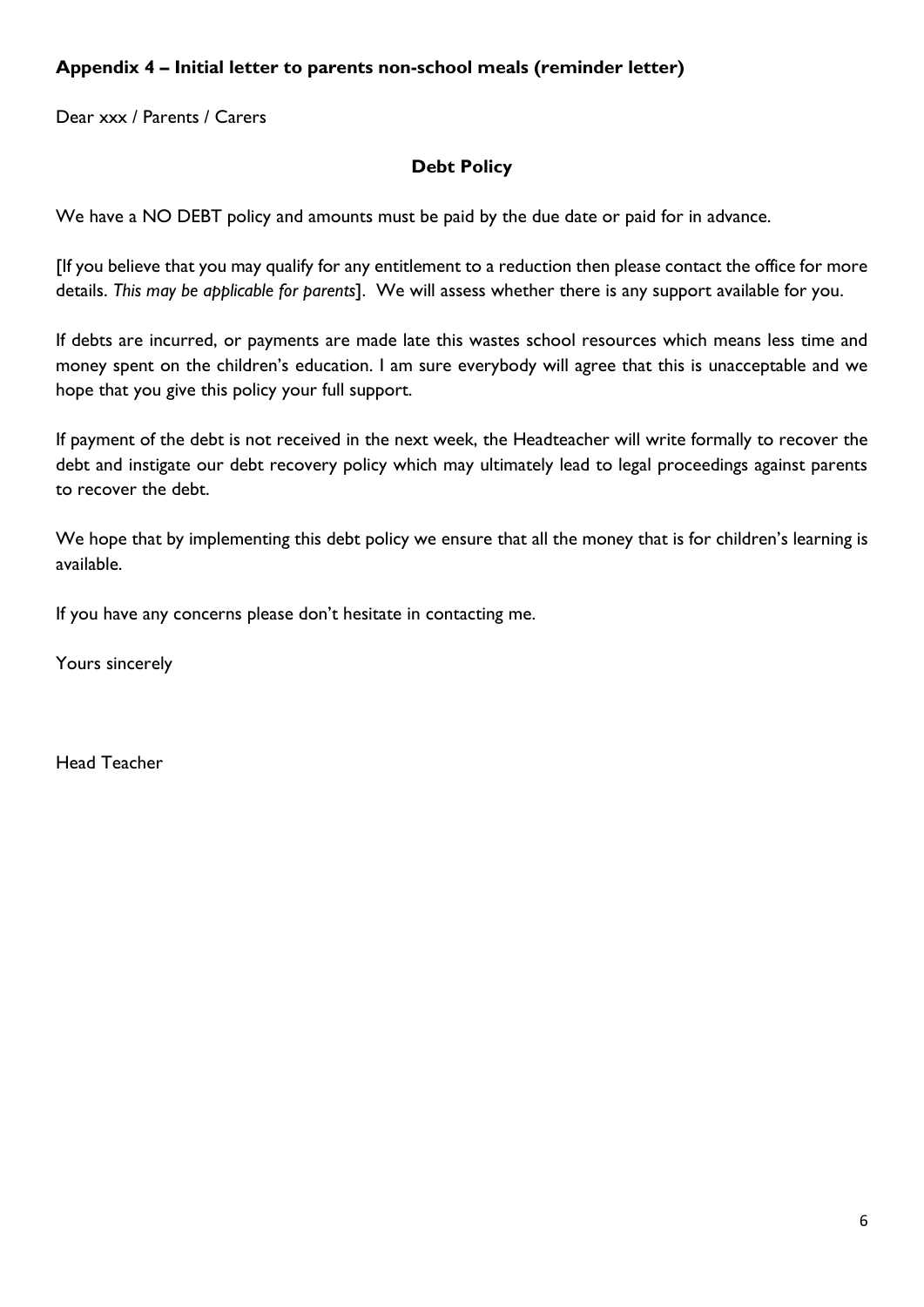## <span id="page-8-0"></span>**Appendix 5 – First debt letter non-school meals (Headteacher)**

Name xxx (Address Line 2) (Address Line 3) (Post Code)

Date: XX/XX/XX

Dear xxx

## **Debt Policy**

Our records show that your outstanding debt due to the School / Trust at xxxx (date) is £**xx.** Please make arrangements for the outstanding debt to be paid immediately.

We have a NO DEBT policy and amounts must be paid by the due date or paid for in advance. If debts are incurred, or payments are made late this waste school resources which means less time and money spent on the children's education. I am sure everybody will agree that this is unacceptable and we hope that you give this policy your full support.

If payment of the debt is not received in the next week, we may instigate further action in our debt recovery policy which may ultimately lead to legal proceedings to recover the debt.

If you have any queries regarding these arrears or wish to discuss the matter further please do not hesitate to contact the school office.

If you have any concerns please don't hesitate in contacting me.

Yours sincerely